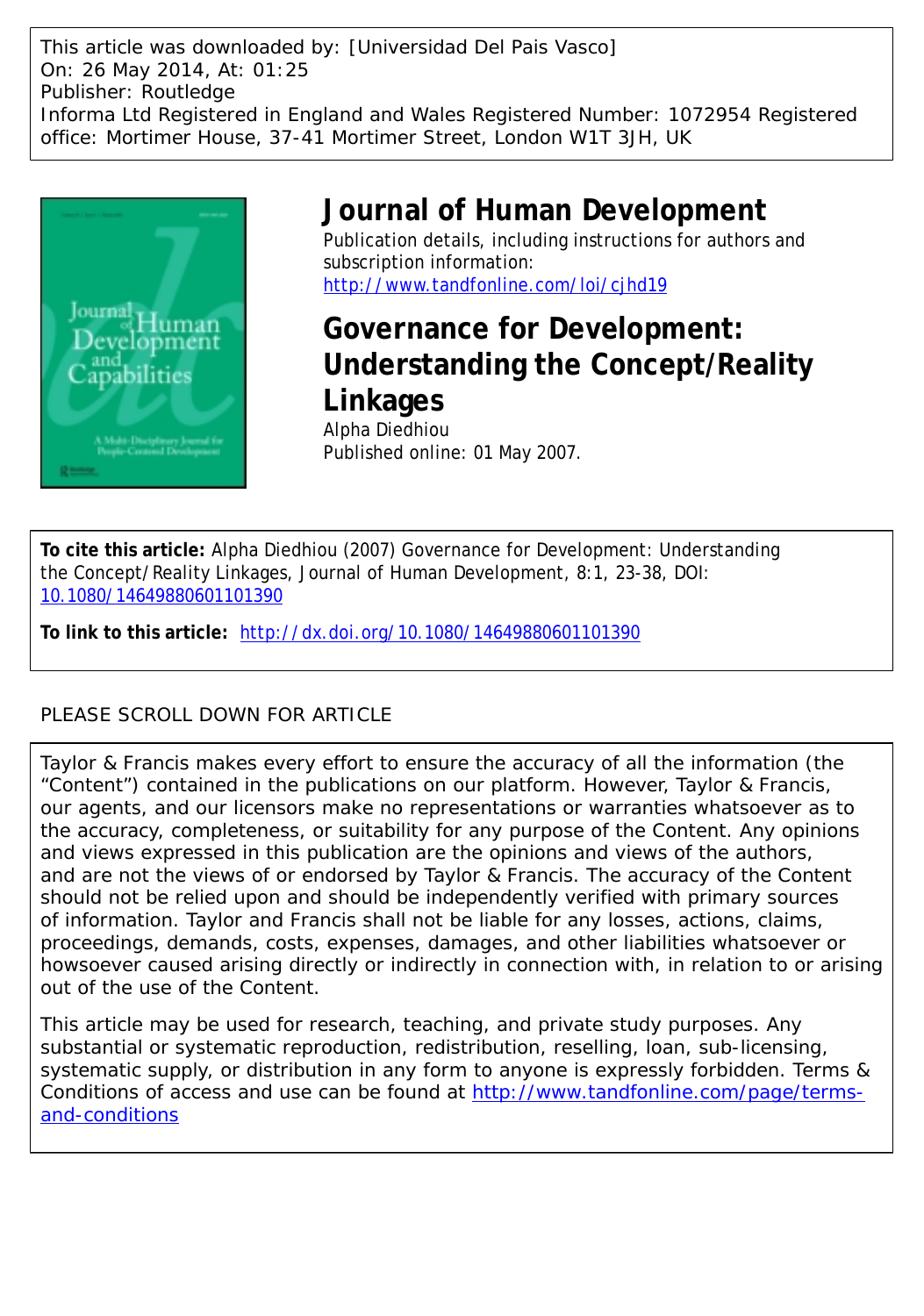# Governance for Development: Understanding the Concept/Reality Linkages

ALPHA DIEDHIOU

Alpha Diedhiou is currently working on the political-economy of governance reform in sub-Saharan Africa

Abstract As the search for the understanding of governance in the context of development goes on, this paper offers a way of looking at particulars of the concept, as well as the effects of empirical governance activities in the conceptual evolution of the term. The central argument is that the current governance framework has evolved to incorporate the values of various actors, notwithstanding the dominance of market values. Importantly, new trends in governance suggest a slow but increasing acceptance of the underlying principles of the current framework. The apparent evolution of the concept seems to reflect the process of increased interaction between actors and the sum total of their experiences.

Key words: Governance, Development, Framework, Trends, Evolution

# Introduction

Notwithstanding the continuous search for better governance in developing countries, there is to date no consensus about the meaning of governance in both policy and academic circles. This paper offers to explore the relationship between concept and reality by redefining governance in ways that are slightly different from most conventional definitions of the term. This definition does not separate the theoreticoconceptual form of the term from the reality of governing societal entities. Drawing on the work of Jan Kooiman (2003), special emphasis will be placed on interactions as the guiding principles of any governance framework. In other words, governance frameworks emanate from the interactions of actors within governance contexts, while striving at the same time to guide the present and future behaviour and actions of actors. Central to this approach to the understanding of governance are issues of  $dynamism, *intentionality*, and *diversity*. That is, static governance$ frameworks will always fall behind rapidly changing structural contexts.

ISSN 1464-9888 print/ISSN 1469-9516 online/07/010023-16  $\odot$  2007 United Nations Development Programme DOI: 10.1080/14649880601101390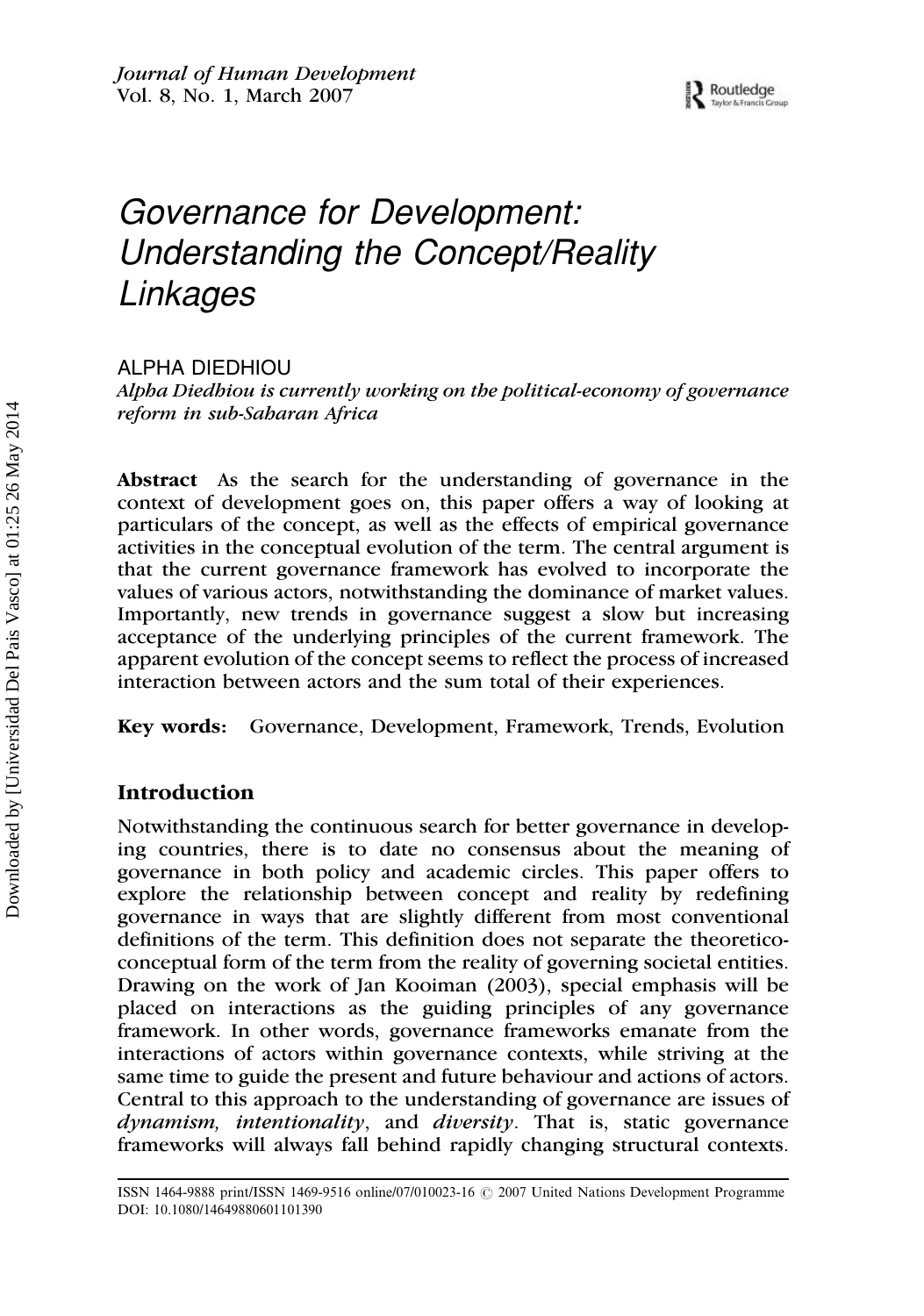Despite building on experience of past forms of interaction, emerging governance frameworks are more of a reflection of the intentions of actors. It also belongs to the realm of the normative, what ought to be. Finally, it takes place within a context of diverse actors, with discrepant goals and aspirations.

The paper will link forms of interactions with their corresponding governance modes. Then it will show how 'good governance' emerged from the accumulated experiences of actors, before finally demonstrating how *diversity* and *dynamism* constrain the intentionality aspect of governance.

# Forms of interaction and modes of governance

There are three varieties of interaction in society: interferences, interplays, and interventions. Societal interactions principally take the form of either of these or of a combination of these. Importantly, the aforementioned forms of societal interactions correspond to various modes of governance: self-governance, co-governance, and hierarchical governance.

Interferences take place at the primary level of societal interaction: producing or selling a product, taking care of the sick, maintaining a family, teaching a class (Kooiman, 2003, p. 21). Characteristically, interferences take place within the realm of self-governance. Yet even here, the given governance framework is the result of the sum of experiences of its members. Self-help community organizations are a case in point, as the rules and norms of behaviour tend to emanate from the sum total of interferences at community level.

Interplays guide primary interactions within modes of co-governance. In this context, the basic pattern of interaction between actors is one of mutual influence. Collaboration and cooperation are key in this context, all of which is geared towards achievement of mutually beneficial goals. In the current governance framework, co-governance modes are better illustrated in the form of public–private partnerships. Despite the existence of a number of problems with this specific mode of governance, to which I return below, the fundamental key to success is greater interplay between participating actors. The rules of the game are mostly the resultant of perpetual interplay between actors. The current governance framework in international development — partnership between reforming countries, donors, international non-governmental organizations (INGOS) and non-governmental organizations (NGOs) — can be regarded as belonging to co-governance.

Interventions are the most formal type of interactions between the three types. They are made up of formal rules and procedures devised to exert some type of control over the behaviour of actors. Hierarchical governance is illustrative of this type of interaction. When actors accept these rules and procedures, they are often internalized to the point of being institutionalized and taken for granted. Interestingly, however,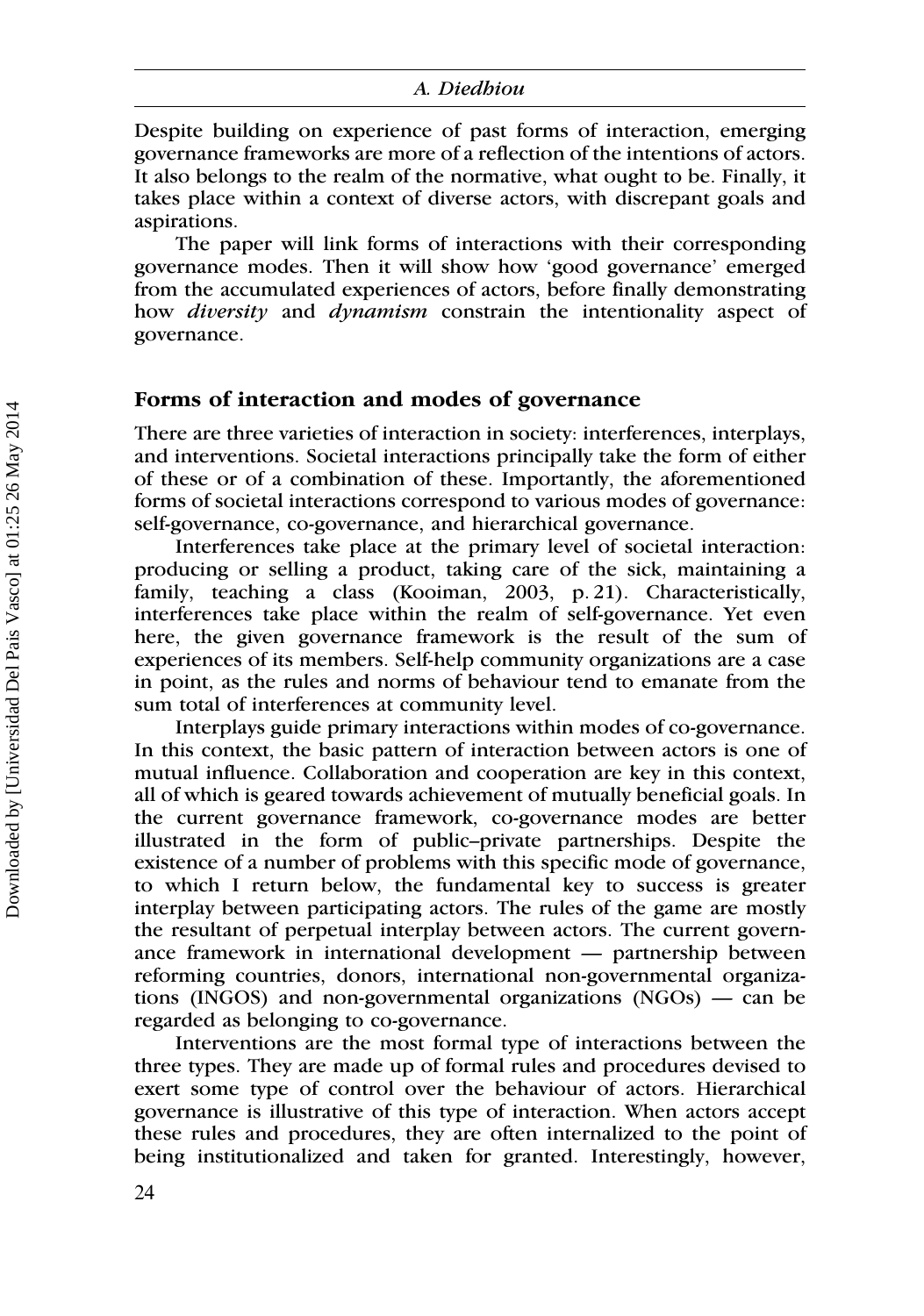interventions presuppose some type of hierarchy between those who govern and the governed. The state, for instance, is supposed in principle to govern over other societal actors. Another case in point is the type of relationship commonly known as conditionality.

Essentially, all three types of interaction and their corresponding governance modes are present in any situation of societal governance. Also importantly, all modes of governance are prone to problems when it comes to governing, especially when the intentions between actors are divergent. If the tripartite division of state, market, and society is adopted, simplistically that is, the current good governance framework can be made more conspicuous in its details and subtleties.

## Understanding good governance through interactions

Since 1997, with the return of the state as an important actor in development, the traditional separation between state, market, and society has become even more problematic. The new framework intends some form of collaboration, or the establishment of a co-governance mode between the three. This is, of course, after attempts to curtail the role of the state in development (Leftwich, 2000). Therefore, to remain within the current framework, co-governance will be the mode of governance of interest to this analysis. This is despite frequent incursions into the realms of self-governance and hierarchical governance, and their respective elementary forms of interaction.

Before any further elaboration, it is worth introducing the other parameters — dynamism, intentionality, and diversity — to help set the ground for the ensuing analysis.

- Dynamism is important at this point because societal entities are always in flux. They evolve and change through time, therefore necessitating a constant and consistent restructuring and redefinition of governance frameworks. Communities evolve and change, taking up and/or losing members. New members bring another dimension to the nature of interferences. The rules are renegotiated between old and new members. External entities that are supposed to interact with the community need to understand the changing nature of the community and the new dynamics within for better interplay. Similarly, states are redefined and their scope of influence redrawn as a result of a plethora of factors, which cannot be explored here. Markets are equally prone to internal changes that require new sets of rules and procedures for more effective self-governance.
- Diversity here refers to the set of actors within the context of governance. In other words, governance structures within which societal interactions take place also change through time. For instance, in the realm called society there are both modern and traditional organizations, as well as organizations where traditional and modern features co-exist. The market is similarly made up of formal and informal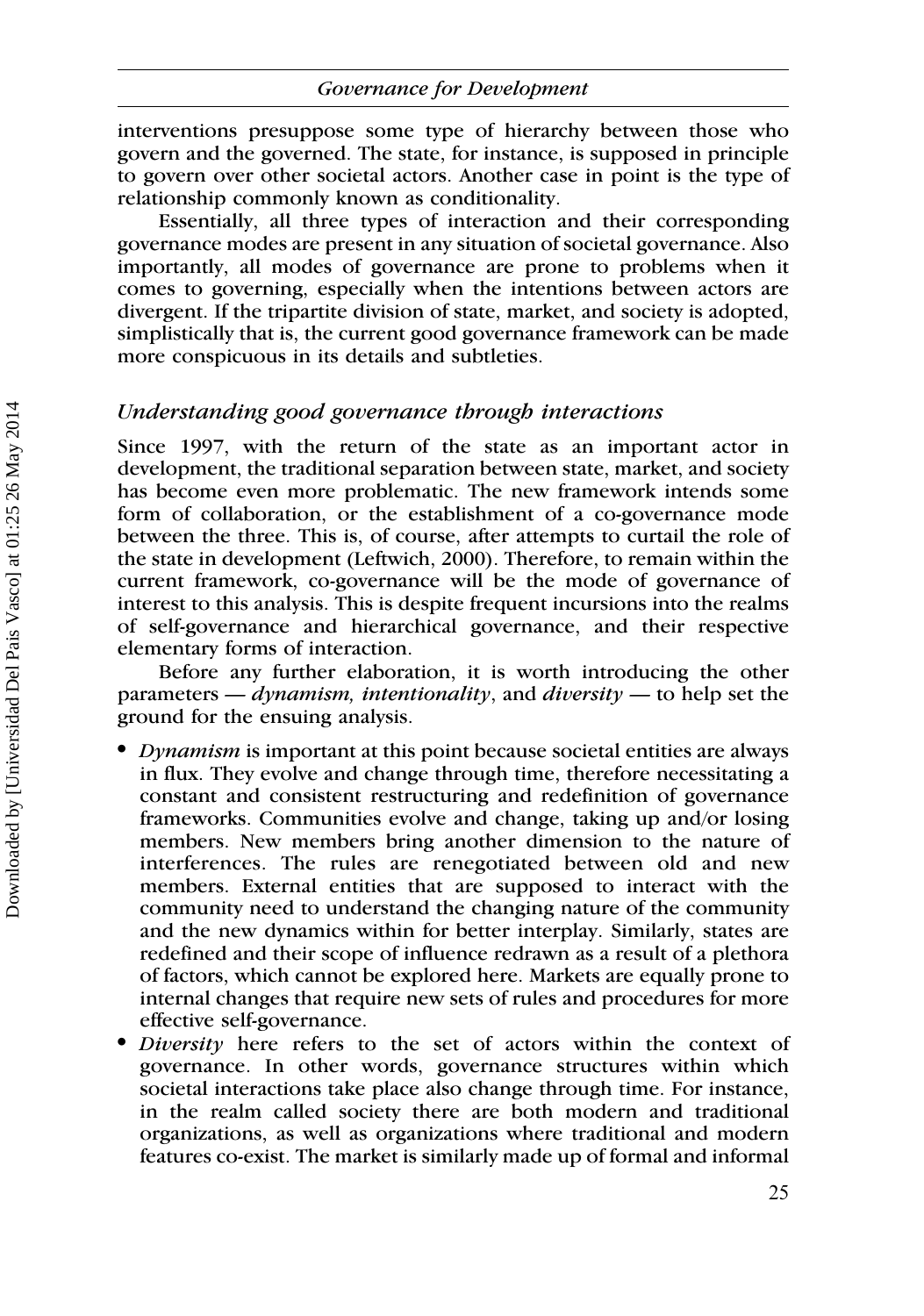institutions, as well as the co-habitation between external and domestic actors. As for the state, it is made up of all its domestic branches, plus international partners.

• Intentionality refers here to the goals, aspirations, and interests of actors in specific governance contexts (Kooiman, 2003). Where diversity and dynamism meet intentionality, the situation can become even more complex and unpredictable, mainly in terms of the effects produced.

In the current governance framework, the three entities made up of state, market, and society are all fused. Despite the acknowledgement of the importance of the state in development, the role of the latter is supposed to be minimal (Abrahamsen, 2000). The state is supposed to collaborate with both domestic (market and society) and external partners (donors, INGOs, and external market actors). As a result, governing activities for development becomes a delicate balancing act. It involves constant negotiation and renegotiation of underpinning governance values and principles, as well as goals.

# Principles of good governance agenda

What orthodox governance policy envisages is almost inconsistent with the goals of governance intended by domestic society (civil), and INGOs. This divergence of aspirations between actors in this governance context undermines clarity of purpose. In order to better understand this situation, it is worth looking at three principles of the current good governance agenda: accountability, participation, and poverty reduction.

# Accountability

Unlike what students of political science might understand by accountability, the concept bears a completely different connotation in the current governance framework. Ensuring accountability in politics simply means that mechanisms are put in place in order to make political leaders and decision-makers responsible, and allow the governed to hold the leadership to account for their actions and decisions. Some of the state institutions, such as parliament and the judiciary, play the role of institutions of accountability in presumably effectively functioning systems. In parallel, accountability also refers to mechanisms that ensure that public money is well spent. This involves the deployment of public auditors and the rigorous work of the office of public audit. Importantly, accountability can rarely be said to exist in cases of blatant lack of transparency. Accountability is never guaranteed in polities where the culture of secrecy is well engrained in the system.

In terms of intentionality in the realm of accountability, there seems to be a whole range of divergent intentions among governance actors, mainly due to the diversity of actors in the current governance context. There is mainstream governance policy, with an exclusive focus on the financial side of accountability, specifically on medium-term expenditure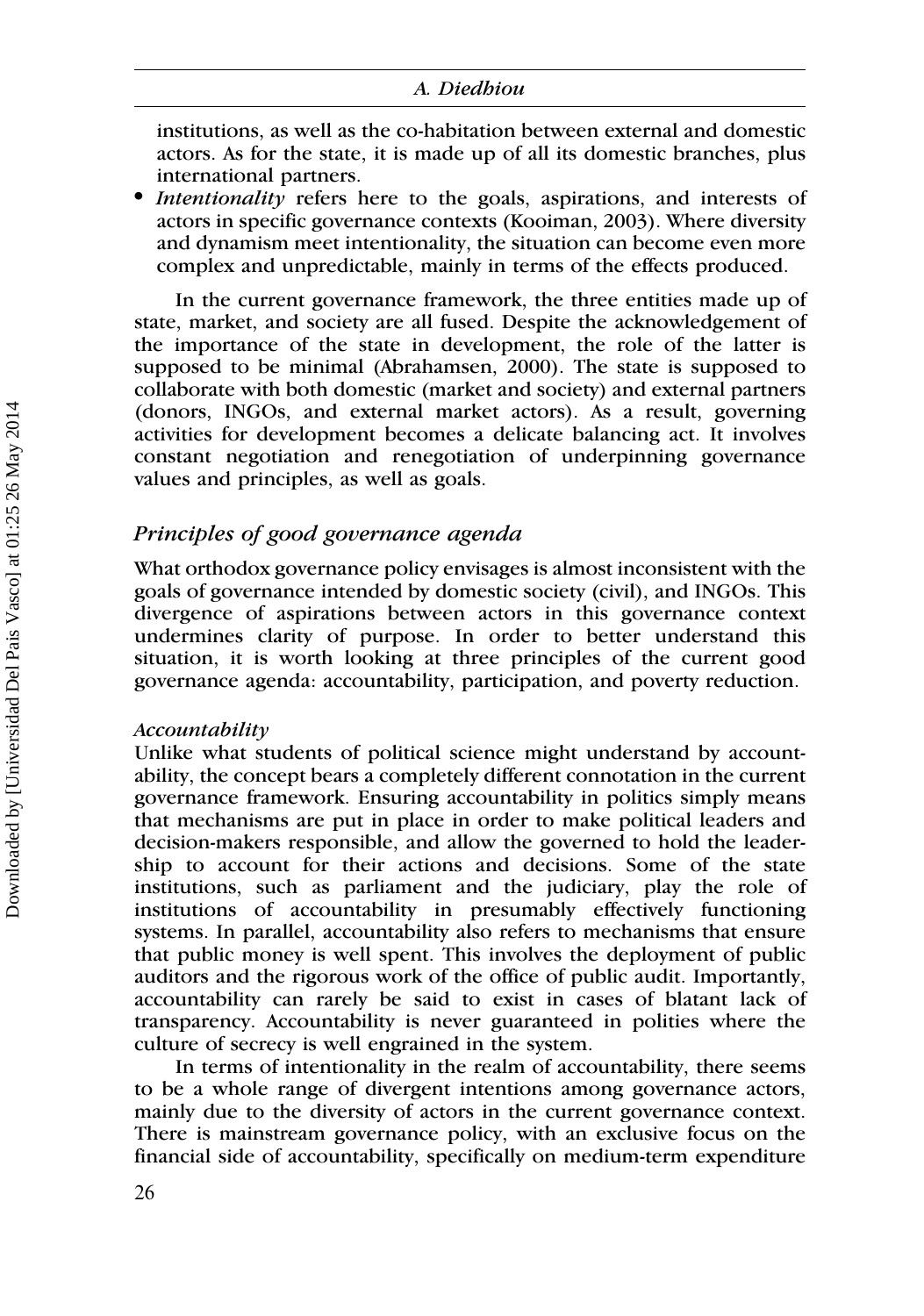frameworks, financial management systems, and redressing fiscal deficits. It follows that the political dimension of accountability is overlooked, or simply muted.

For other actors, however, the political dimension is much more important — because it is the guarantor of any other form of accountability. For domestic NGOs and INGOs, accountability refers to political responsiveness and responsibility. What is at stake here is the establishment of effective mechanisms of accountability, in the strictly political sense of the term.

In this regard, it seems that mainstream or orthodox governance frameworks have an overarching concern about the effectiveness of the aid disbursed, while civil society organizations are more concerned with effective delivery of the most basic services. With the growing power of INGOs in the field of international development policy (Mallaby, 2005), orthodox governance frameworks have started to incorporate aspects of political accountability. Yet, this is done through the deployment of a technical language that defines the problem in terms of 'capacity building'. The elasticity of this concept also allows those restricted by their articles of agreement to get around the political dimension, at least from a purely discursive point of view. Furthermore, much is today made of the importance of horizontal accountability, especially by fostering the demand side of accountability. This means steering away from technocratic and bureaucratic perspectives to development by promoting a more participatory approach to decision-making within developing country settings.

### Participation

Dynamism and diversity cannot find a better expression than in the case of participation. First, talks of participation focused on civil society and the concomitant problems of drawing its contours. Critically, it was a question of whether the market can be inserted into the category of civil society or not. With time, the configuration and definitional issues evolved to incorporate not only domestic market actors, but also included international market actors, international civil society organizations, and donor agencies. As a result, what was initially intended to be civil society participation turned into stakeholder participation to allow for more participants in governance. These compositional and definitional mutations draw attention to the fluidity and dynamism of the context within which governing activities take place. Equally, as more participants enter the governance context, the composition of actors becomes even more diverse.

From a strictly intentional perspective, however, a more diverse set of actors means that goals and aspirations are likely to clash. Thus, the politics of participation in policy processes turns into a complex balancing act. Reaching consensus also becomes virtually impossible, as actors pull in different directions. Equally importantly, the process leaves more actors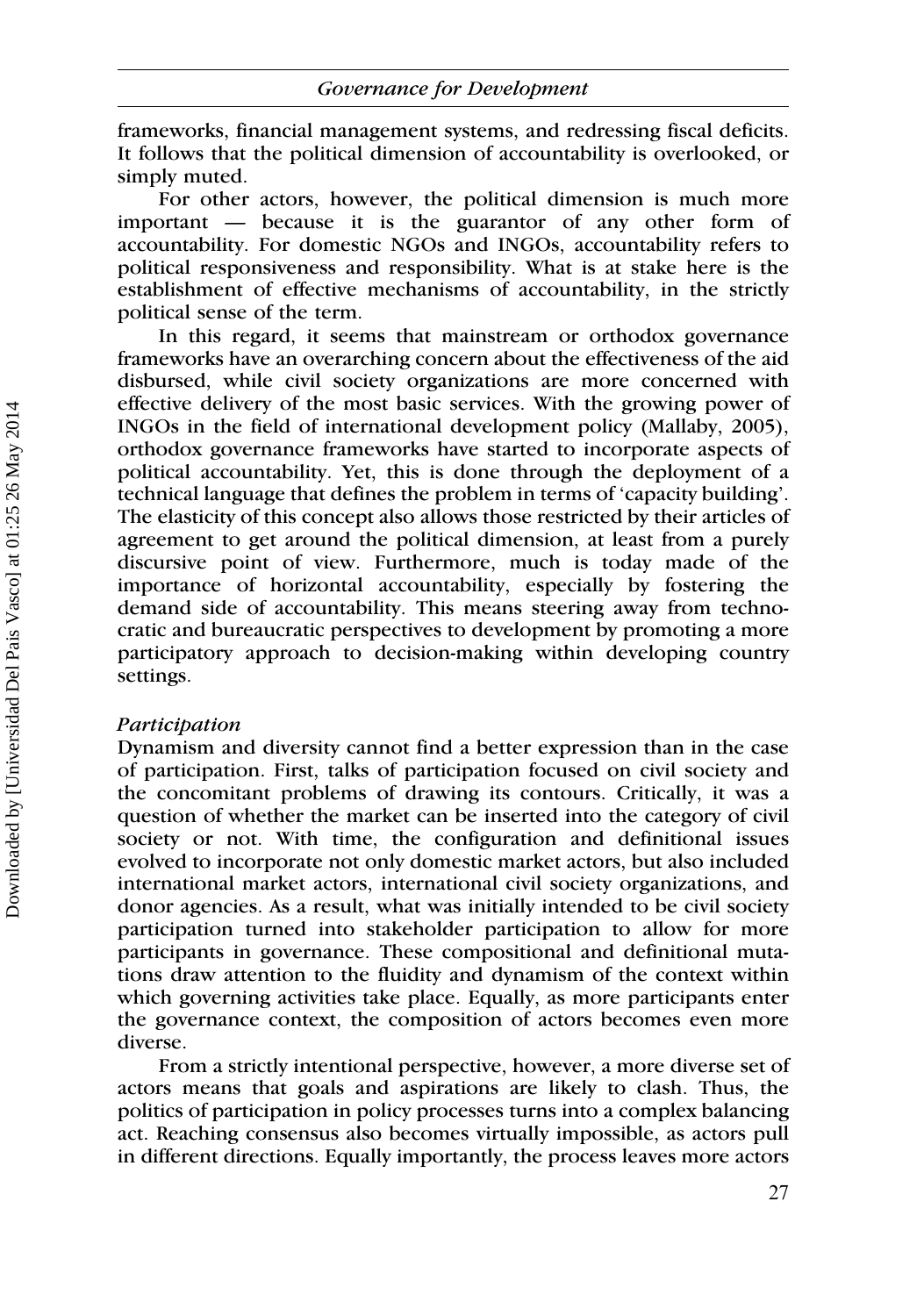dissatisfied and disillusioned. This is the case of the smallest actors, mainly in terms of influence and bargaining power, that find themselves excluded from the process or simply pushed to the margin.

If in principle the stakeholder framework of participation expands the landscape, in reality it renders deeper and more meaningful participation quite difficult to achieve. Instead of interplays constituting the core mode of interaction between actors, interventions become the rule of the game. In this context, the more powerful actors simply end up governing the game. As a result, what is supposed to be a co-governance mode also turns into a hierarchical mode of governance.

One of the interventions pertains to issues of organizational capacity and the modes of achieving the ultimate goal. The most powerful actors simply succeed in imposing their own mode of operation to others. Hence, modes of operation of the market are increasingly invading other spheres of social-political activity (Fine et al., 2003). In this regard, actors with less ability to organize themselves in the image of the market are virtually excluded from the participation process. What the current governance framework intends is the fusion of the three societal entities with different governance modes, as Table 1 illustrates.

|                       | Mode            |               |                         |  |  |
|-----------------------|-----------------|---------------|-------------------------|--|--|
|                       | Self-governance | Co-governance | Hierarchical governance |  |  |
| State                 | Low             | Medium        | High                    |  |  |
| Market                | High            | Low           | Medium                  |  |  |
| High<br>Civil Society |                 | Medium        | Low                     |  |  |

|  |  |  |  |  |  | Table 1. Relations between modes of governance and societal entities |  |  |  |
|--|--|--|--|--|--|----------------------------------------------------------------------|--|--|--|
|--|--|--|--|--|--|----------------------------------------------------------------------|--|--|--|

Source: Kooiman (2003, p. 227).

What appears from Table 1, however, is that the most dominant actor in the current participation framework, the market, has a low propensity for co-governance. It is therefore no surprise that the mode of achieving the ultimate goal of poverty reduction through partnership is presently problematic, as the market continues to seek supremacy over the other two societal entities: society and the state.

Meanwhile, the pertinent discourse within the United Nations system takes governance beyond mere considerations of accountability, transparency, participation, and poverty reduction. Here issues of democratic governance are as important as the aforementioned pillars and focus on a rights-based approach to development, where economic, political, and social rights of individuals become central to governance. The United Nations Development Programme (UNDP), for instance, sees governance in terms of:

… the interactions among structures, processes and traditions that determine how power is exercised, how decisions are taken, and how citizens or other stakeholders have their say. It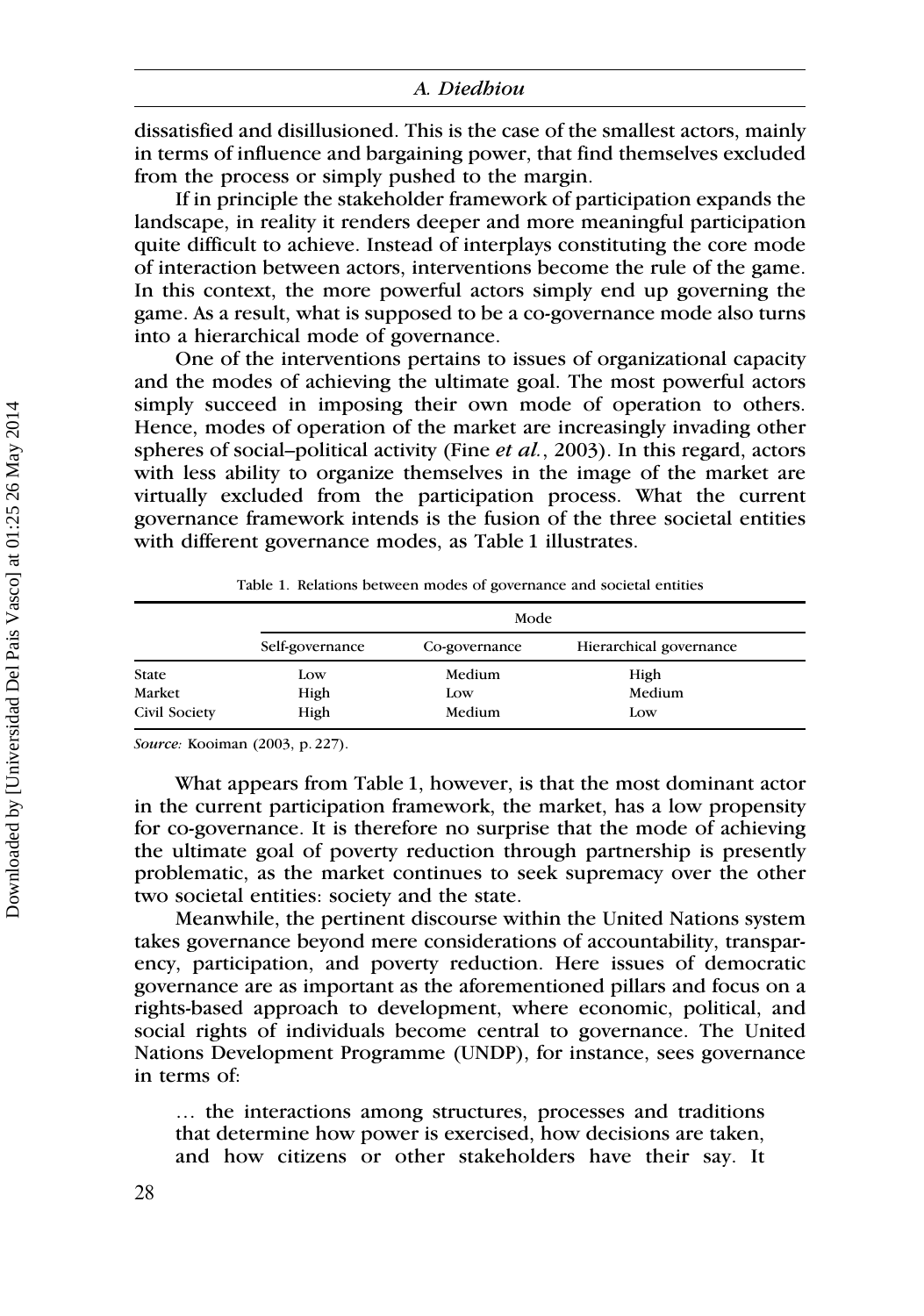comprises the mechanisms, processes and institutions through which people articulate their interests, mediate their differences and exercise their rights and obligations. (UNDP, www.undp.org/ governance)

This definition has come to reflect a new and somewhat fragile consensus about governance, as well as the need to pursue a rights-based approach to development currently being adopted by other donors. In this framework, the search for more effective governance focuses on institutions, processes, and structures, both modern and traditional. By doing so, there seems to be a gradual move away from generic approaches, and towards more centred and country-specific analyses. In a sense, this insistence on rights indicates that thinking about governance has evolved since the introduction of the theme in mainstream development, echoing in the same vein this paper's central argument about the need to look at governance as a dynamic concept.

#### Modes of achieving the ultimate goal

By 1999, the international development community had reached the consensus that poverty reduction should be the ultimate end of development. Various factors converged to propel poverty reduction to the forefront of development. Even though this is not the place to review all the contingencies that led to the rise or revival of poverty alleviation, it is worth pointing out that past interactions, both at the political and economic levels, had driven most actors involved in governing activities to aspire to this end.

The prominence of poverty reduction is the result of a combination of factors, starting with the unintended effects of preceding policy frameworks (structural adjustment). The same experience also showed the limits of a governance framework that put exclusive faith in the ability of the market to produce welfare-enhancing effects. Both domestic civil society organizations and their international counterparts rose to lament the negative social impacts of this framework. The leading international development agencies also experienced a crisis of legitimacy and credibility, as they failed in their respective missions to foster economic and social advancement in the developing world, and of stabilizing the international financial system. Clearly, one set of interactions between various actors led to the production of undesirable effects, which in turn worked to draw the attention of actors as to the centrality of poverty eradication. The conferences that took place in the 1990s (from Rio in 1992 to Copenhagen in 1995) can be placed within this context of revision and incrementalism, which has culminated in the proclamation of the Millennium Development Goals in 2000. Suffice it to note here that underpinning the Millennium Development Goal framework is a more multi-dimensional understanding of poverty, where economic and social opportunities, transparency guarantees, political freedoms, and social securities are central.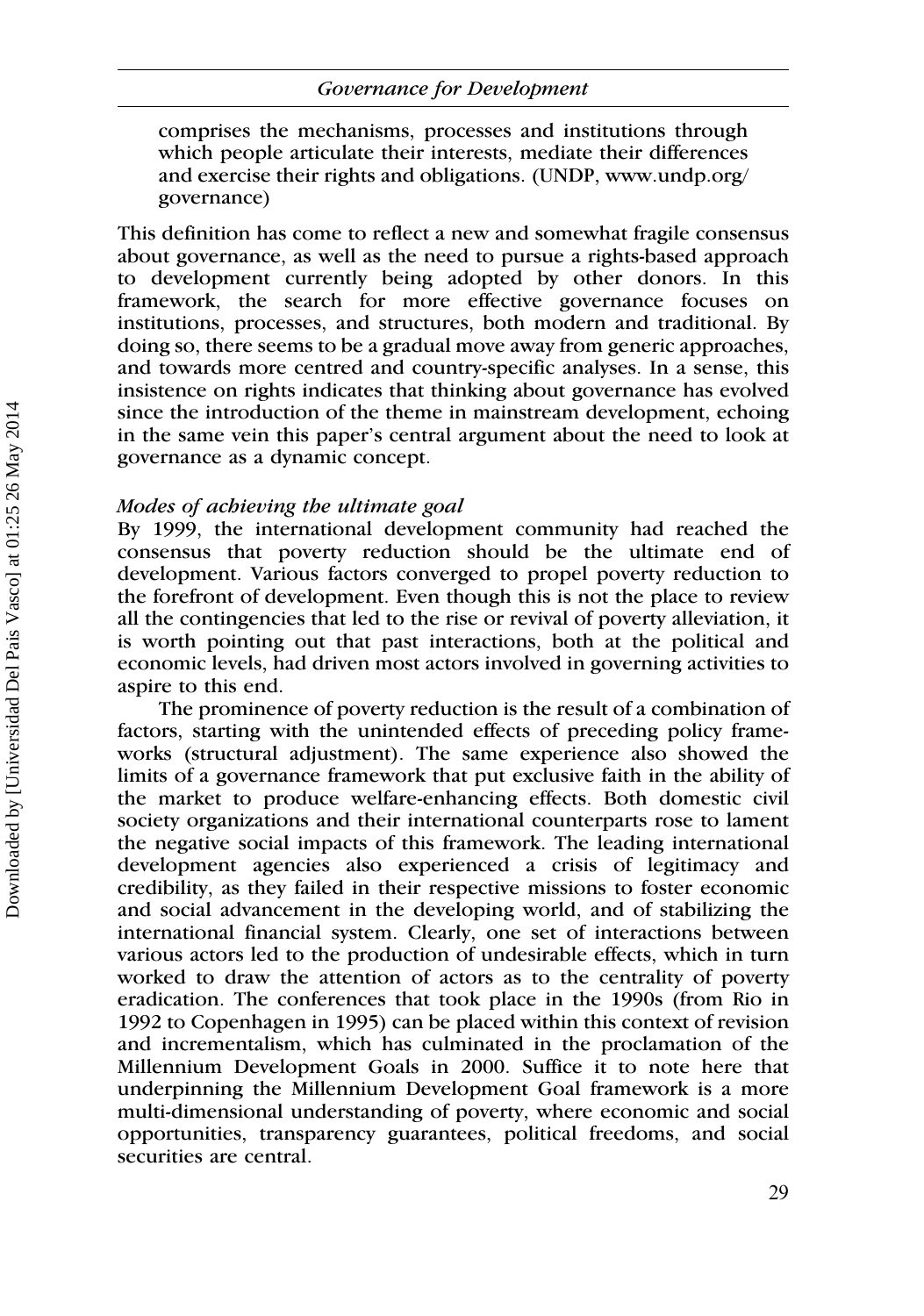#### A. Diedhiou

Despite this convergence between governance actors in development, there is still disagreement as regards the mode of achieving the stated goal. The diversity of actors and their divergent perspectives, mainly in terms of how to achieve poverty reduction, renders the situation more dynamic than ever. What is dynamic here is the perpetual search for the best way of achieving the goal. Is it through intensified applications of market mechanisms? Is it better achieved through the establishment of *cleaner* and more effective political processes? Is it better achieved through human development?

Answering these questions will help cast light on the three dominant perspectives: economic development, political development, and human development. The first perspective — economic development dominated and still dominates development outlook, more or less. It places great importance on the role of markets in resource allocation and distribution. In this perspective, economic growth is central to poverty reduction. The best way of reducing poverty is through accelerated and sustainable economic growth. For that matter, markets need to be isolated from political intervention because they are more efficient than any other social entity in producing and distributing wealth. The underlying assumption here is that when more wealth is produced, it automatically trickles down and everyone benefits.

What the proponents of such an approach have tended to overlook is that markets cannot be isolated from the political sphere since they are socio-politically imbedded and are also socio-political constructs. They operate within socio-political contexts, which allow them to thrive and develop. The rules governing the internal operations of the market are devised by market actors (self-governance), but markets ultimately require a level playing field where all actors are treated equally. The social entity that allows market actors to operate in a fair environment is the state through its various enabling interventions. These interventions mainly take the form of regulations, such as competition law, rules governing market entry, corporate taxation, and so on. From a strictly social point of view, it is also important to remember that market operations involve a lot of socialization between actors. Also central to markets is the concept of exchange between market participants. In this sense, markets will vary according to their socio-cultural underpinnings. The socio-cultural underpinnings of US markets, for example, are not quite the same as those of British or East Asian markets. This is why it is important to consider the socio-political underpinnings of markets, especially when it comes to 'building institutions for the market'.

Moreover, exponents of politics in development also regard the state as the central and most important actor in poverty eradication. For them, it is more a question of strengthening the capacity of the state to perform its most basic functions, rather than a matter of empowering and giving the lead to another societal entity. The underlying assumption here is that an effective state can work to improve the operating environment of markets,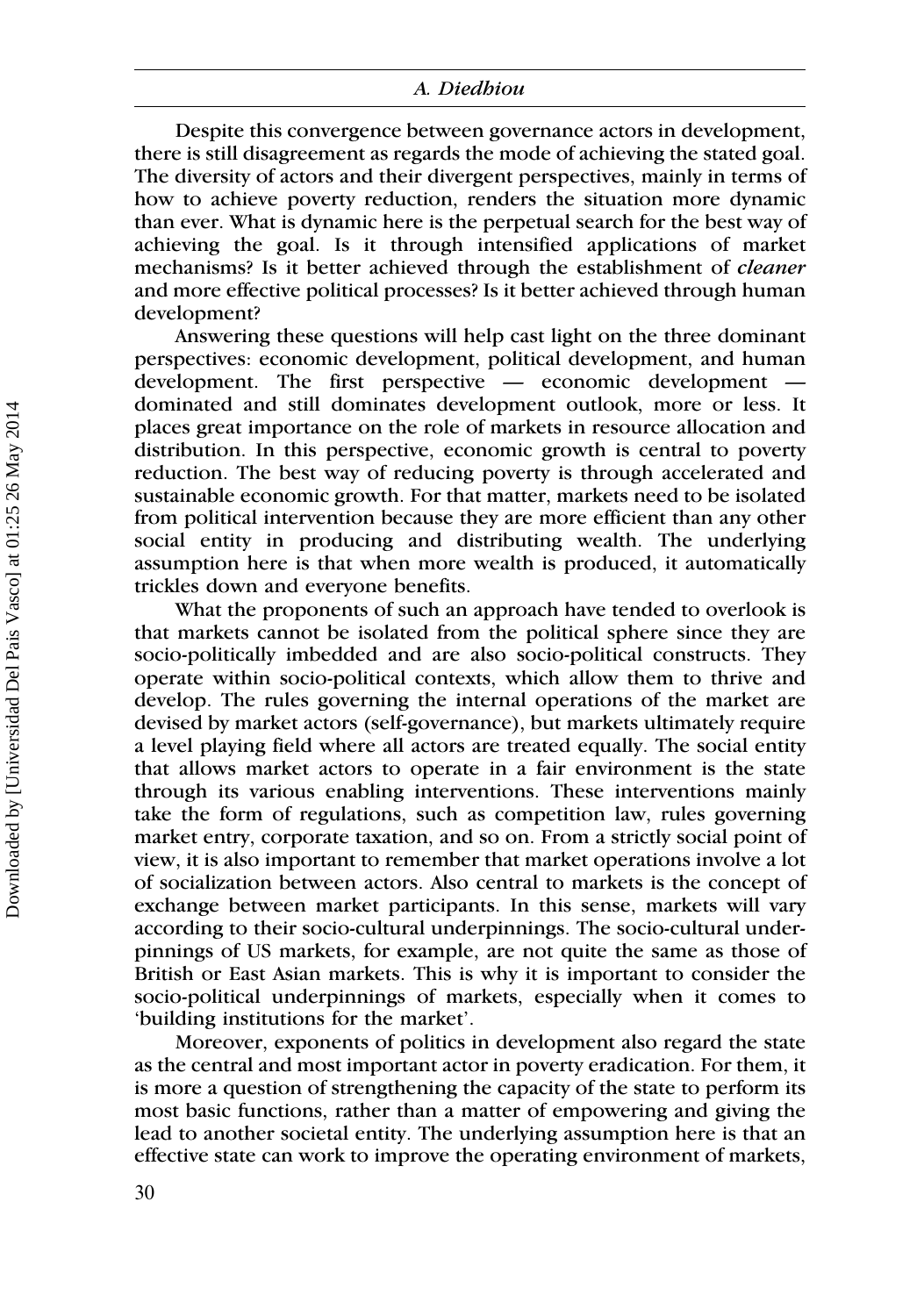as well as enable a fairer redistribution mechanism. Also central to this position is the belief that a healthy and well-educated population is key to the performance of markets.

From the human development perspective, economic growth is also best achieved when education and health are attended to. There is no substantial difference between this perspective and the economic growth outlook. The only line of demarcation resides in the fact that the proponents of this approach believe in a reverse causality between economic growth and social development. In some respect, this approach finds a mutually reinforcing relationship between economic growth and poverty reducing factors such health and education. The goal here is not poverty reduction per se, but it is more a matter of promoting responsible well-being (Chambers, 2005). Table 2 provides a summary of the three outlooks and variations in terms of what is meant by poverty reduction.

As Table 2 illustrates, the goal seems to be the same when the concept of poverty reduction is used, but differences occur when it comes to the way of achieving that goal. Increasingly, as mentioned above, there seems to be a move towards convergence, in terms of how to conceptualize poverty reduction (multi-dimensionality of poverty). There also seems to be fusion of methodologies and core instruments in the form of what is commonly known as 'third way politics', with its fusion of the traditional perspectives shown in Table 2.

Suffice it to say that this fusion seems to be merely at the discursive level. In practice, economic growth appears to remain the central instrument, while poverty reduction seems to be its residue. In the present state of affairs, there is an incrementalism whereby state capacitybuilding, responsible re-distribution, and the pursuit of social equality are all grafted to an otherwise fundamental belief in the market. The Least Developed Countries Report (2002) argues along the same lines. It laments the inherence of structural adjustment in the current framework. This argument is also echoed in African NGOs' response to Poverty Reduction Strategy Papers (Sy, 2002). What is interesting, however, is the fact that incremental changes are still taking place. There is scope for improving the framework, especially as the proponents of 'economic

|                          | Core instruments   | Methodology                                                   | End                                                                                              |
|--------------------------|--------------------|---------------------------------------------------------------|--------------------------------------------------------------------------------------------------|
| Economic<br>development  | Economic growth    | Trickle-down                                                  | Poverty reduction through<br>growth                                                              |
| Political<br>development | State capacity     | Responsible<br>re-distribution                                | Poverty reduction through<br>establishment of viable and<br>fairer re-distribution<br>mechanisms |
| Human<br>development     | Human capabilities | Simultaneous attention<br>to growth and social<br>development | Responsible well-being, social<br>justice and equality                                           |

Table 2. Summary of approaches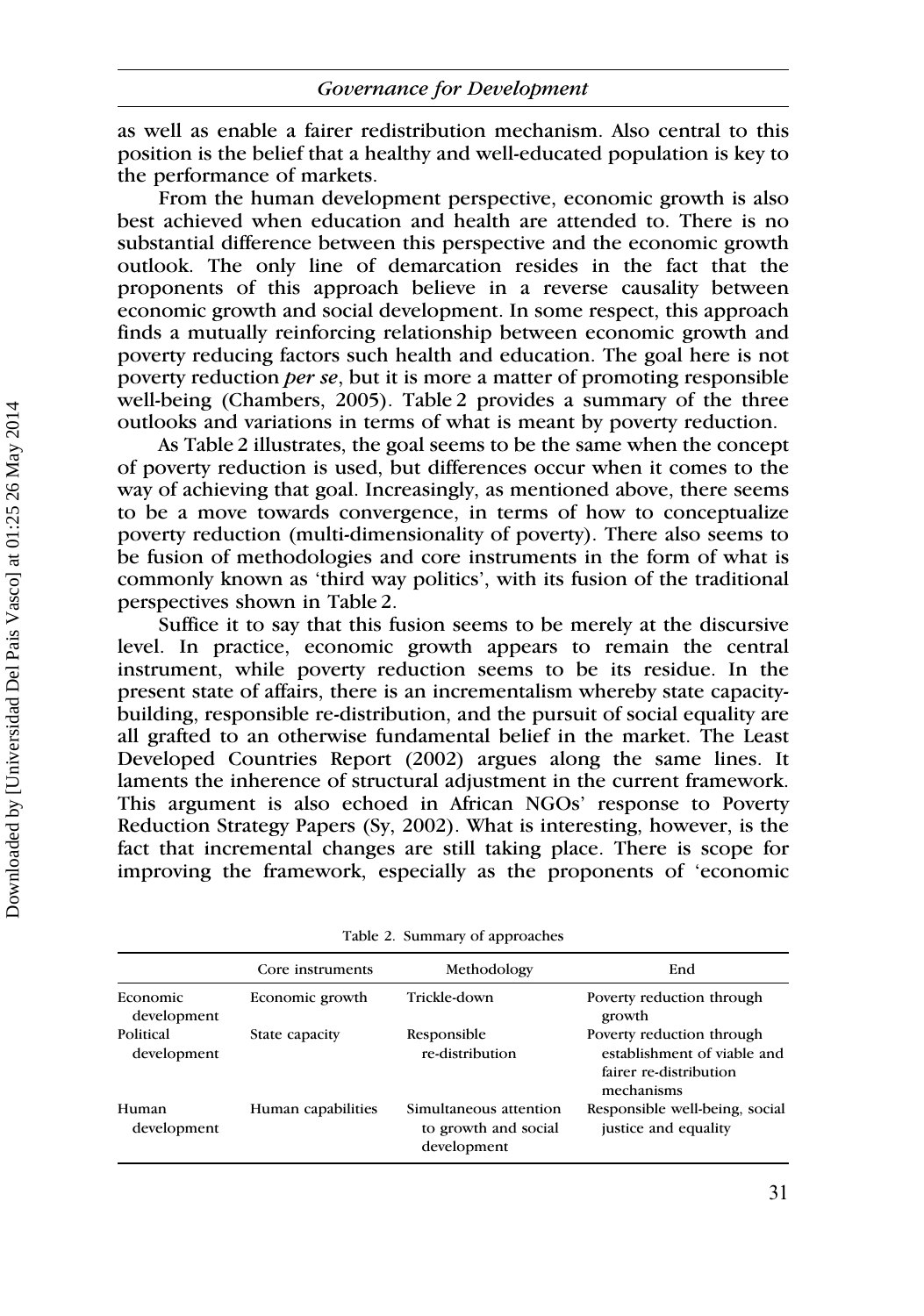#### A. Diedhiou

growth' are increasingly moving closer to the type of thinking about development long pursued in the UN system (Jolly *et al.*, 2005). Thus, Table 2 may be regarded as a traditional division between contending perspectives, but which does not necessarily reflect the current situation.

This incrementalism is mostly a result of increased interaction between governance actors from various perspectives. Mutual learning takes place during governance interactions and leads to the re-drawing of the traditional boundaries that separated the three theoretico-conceptual positions outlined above. In a sense, this redefinition of the conceptual boundaries is a governance instrument in itself, where dynamism calls for constant re-evaluation of the basic concepts that are supposed to guide governance thinking. The question that arises at this point is whether an exclusive focus on the market and economic growth is radically different from the pursuit of social equality in practice.

# Economic growth and social justice: what dichotomy?

This is the area where it is difficult to separate concepts from reality, since the linkages between them are stronger than is most commonly assumed. One of the most basic functions of modern economics is the enhancement of welfare of the majority. One of the guiding principles of modern economics, Pareto efficiency, ''declares that only a change that leaves nobody worse off can be declared welfare-enhancing'' (UNDP, 2005, p. 53).

This section will draw substantially from the Human Development Report 2005 to substantiate the argument that in reality there is no strong theoretical ground for establishing a dichotomous relationship between economic growth and social equality. Both theoretically and practically, economic growth and social equality constitute two mutually reinforcing goals worthy of pursuit (Bourguignon, 2003; Klasen, 2005).

Work on public economics has established a strong relationship between education and economic growth (Becker, 1964, 1993). It has also become very clear that high levels of social inequality tend to impact negatively on economic growth. This is why it is argued that ''denying half the population access to education opportunities is not just a violation of human rights. It is also bad for growth'' (UNDP, 2005, p. 52). The moral philosophy that underpins welfare economics never intended a situation where high economic growth rates exist alongside high levels of inequality. Thus, theoretically, poverty reduction cannot take place in contexts of high inequality.

Crucially, economic growth is not sustainable in situations of high inequality, as marginalized groups tend to rebel against authority and create conflict situations. In turn, violent conflict often leads to economic slow down, loss of assets and income (UNDP, 2005, p. 155).

Moreover, re-emergent interest in state-building in international development circles also emanates from an increasing concern about the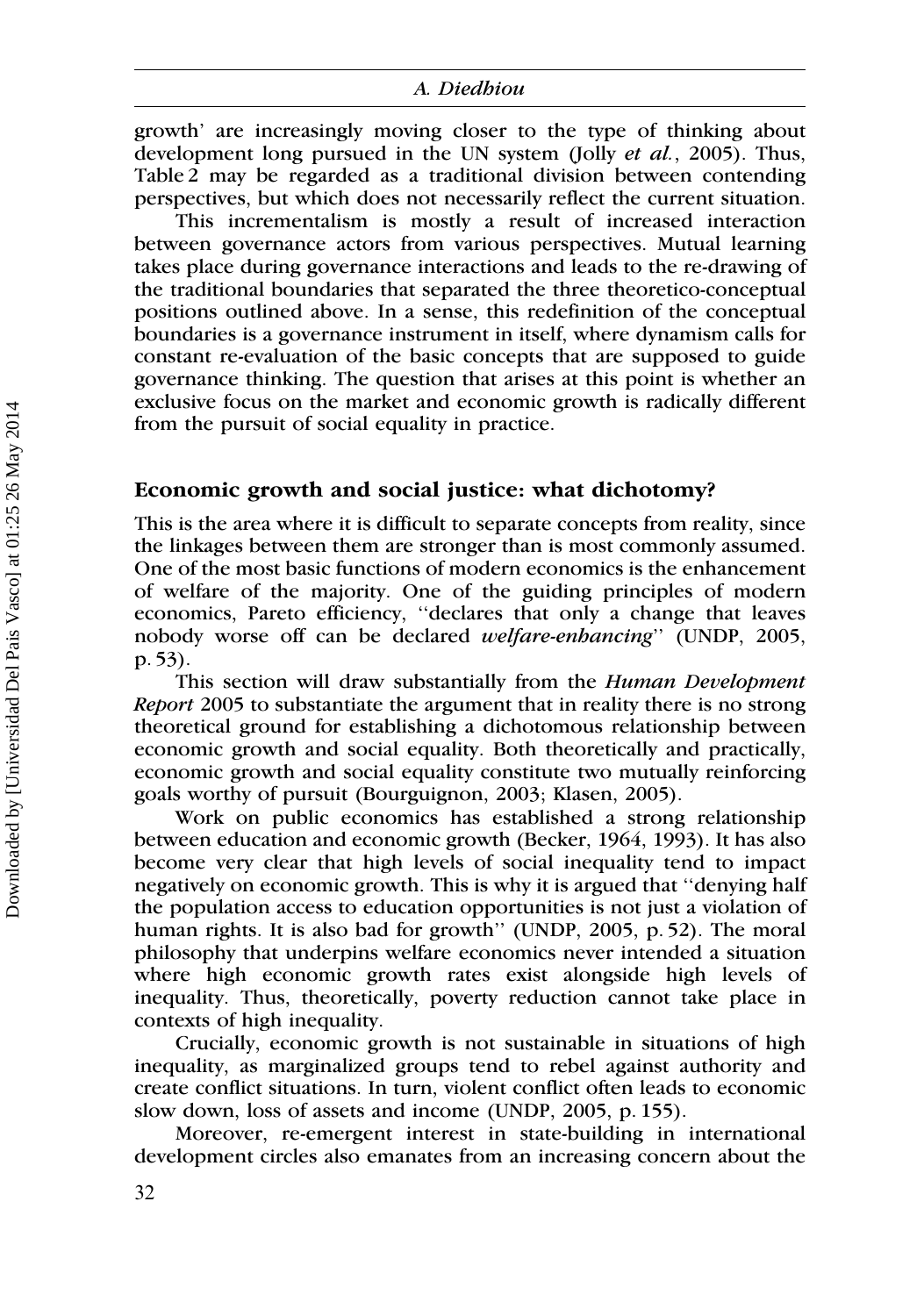links between poverty, poor governance and international security (Fukuyama, 2004). This consideration provides an explanation as to why the notion of state capacity-building has been grafted onto orthodox governance theory. Here again, the intentions of governance actors seem to be divergent. While political analysts genuinely see capacity-building as an important ingredient to development, its exponents among policymakers look upon it as a means to fighting international 'terrorism' at its roots. Increasingly, the whole project of development is regarded as a legitimate way of resolving some issues of global governance such as illegal migration, illicit trade, and international insecurity. This has been reiterated in the UN Secretary General Report (2005) In Larger Freedom, with its emphasis on the intrinsic relationship between development, freedoms and security.

Ironically, one of the central issues of global governance fails to be appropriately addressed; namely, the issue of global socio-economic inequality. More importantly, intra-state inequalities seem to be marginal to the ongoing project of poverty alleviation. Increasing the average percapita income in a poor country may not have the desired effect, if the majority of people fail to enjoy a decent life standard. When economic growth is not responsibly re-distributed, it follows that the majority of those with less bargaining power will be less likely to benefit from it. In other words, an exclusive focus on improving economic growth rates needs to be accompanied by the establishment of effective re-distribution mechanisms. Yet, the latter is not easily achievable when states lack the capacity to devise legitimate re-distribution channels. The reality is that redistribution is a highly political aspect. It belongs to the strictly political and involves a great deal of competence in national resource management. The notion of resource here encompasses physical, financial, and human resources of the country.

Notwithstanding the importance of politics in the overall governance process, the current framework tries to de-politicize governance. This is as a result of the way politics is perceived by the exponents of good governance. Politics is regarded as the source of corruption in its various forms. One of the forms of corruption that the current framework was first intended to redress is the type of dysfunctional re-distribution mechanisms found in most poor countries. Indeed, patronage politics fosters dysfunctional re-distribution, in the sense that most resources are diverted towards the maintenance of specific clientelist networks. Here again, there seems to be a 'new' consensus in development around placing more emphasis on 'drivers of change', an initiative introduced by the UK Department for International Development, based on the recognition that political-economy country settings are important in reform processes. The 'drivers of change' approach promotes ''country-specific analyses, focusing on the social, political, economic, and institutional factors affecting the dynamics and possibilities for change'' (Department for International Development, 2004). By focusing on socio-political and economic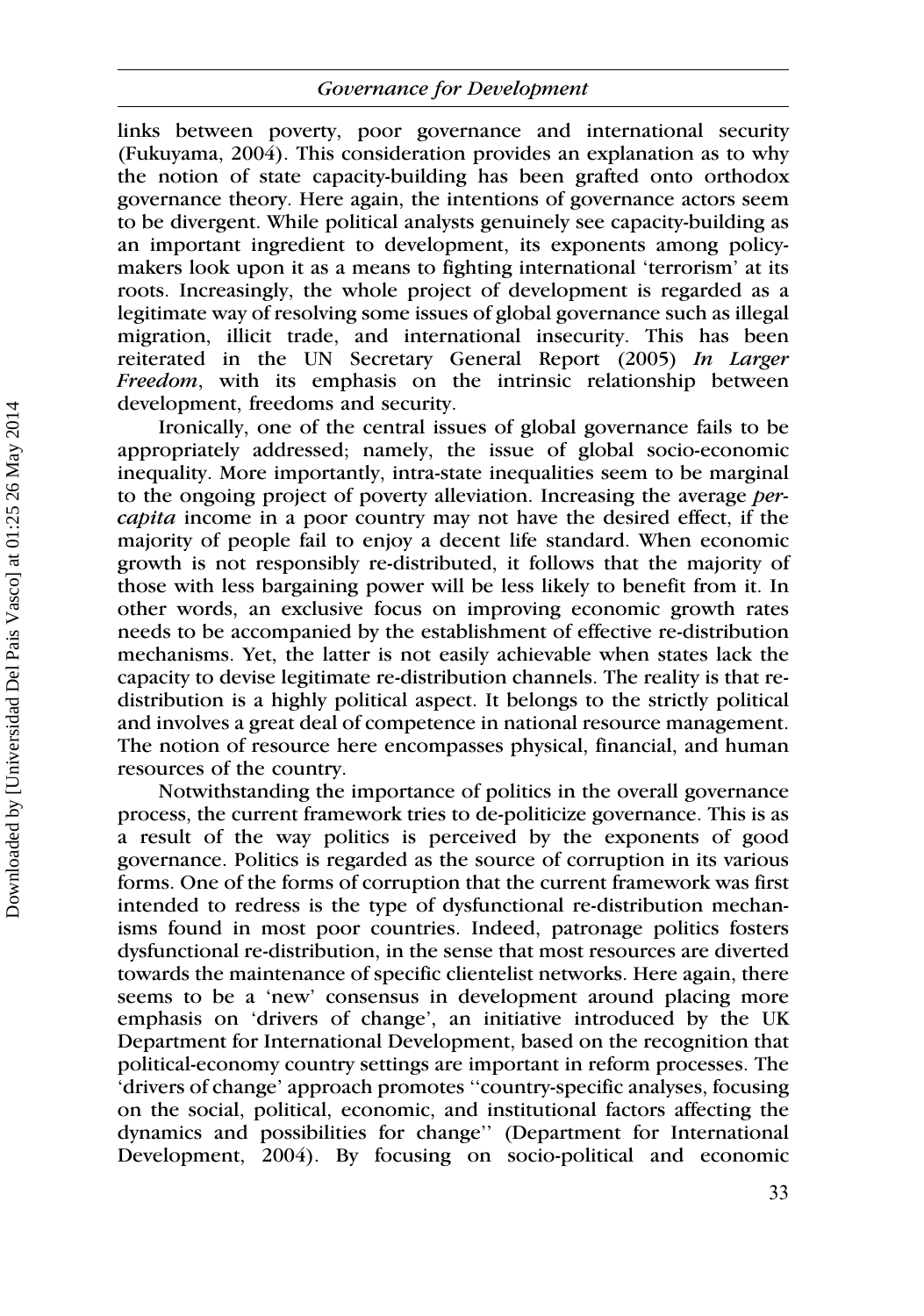institutions (both formal and informal), issues of power become more conspicuous and analytically separated from politics. The identification of centres of power in a country setting can help us understand the underpinnings of the framework within which politics itself takes place.

Yet, this does mean that politics is more corrupt that the market. Markets are places of socialization where actors are in constant interaction, which in turn can lead to the establishment of what can be termed here 'Zeus clubs' or cronyism. For example, a group of former college or university friends can end up occupying important positions in various corporations. More often than not, this group ends up conducting business in a very informal fashion. Similarly, market failure theorists have shown how information asymmetry can distort internal market processes (Stiglitz, 2002). Information asymmetry often occurs in places where socialization has generated a group of close 'buddies' within the market who tend to share crucial market information, to the detriment of those outside the 'Zeus club'.

It is by understanding both political and economic power structures in a country that insightful political-economy analyses can be produced to guide reform policies through the establishment of more viable institutions capable of mediating difference and guaranteeing the rights and obligations of groups.

# Economic growth and social development

Whatever dichotomy is established between economic growth and social development may well be imagined. Recent trends in foreign direct investment (FDI) suggest that there is a closer link between growth and social development than is commonly assumed. If two of the new growth models are accounted for, FDI and human capital, it becomes difficult to regard social development as a residue of economic growth. The cases of India, more recently, but also of Hong Kong and South Korea suggest that building human capital through education and professional training is crucial (Tilak, 2002). In a knowledge economy where innovation is key to success and competitiveness, education and training can foster economic growth. It is because of its high-skilled graduate community, combined with English as medium of communication, that India has carved for itself a niche in the services sector FDI (Final Report of the Digital Opportunity Initiative, 2001).

In the same way, health is crucial to economic growth, as countries with a high prevalence of HIV tend to be those with the highest rates of income poverty. For example, Swaziland and Lesotho have prevalence rates of, respectively, 38.8% and 28.9% among the 15–49 age group. They are also in the lowest tier of poverty, with respectively 40.0% and 49.2% of the population living below the national poverty line (UNDP, 2005, pp. 228–248). Obviously, if the majority of the population that is supposed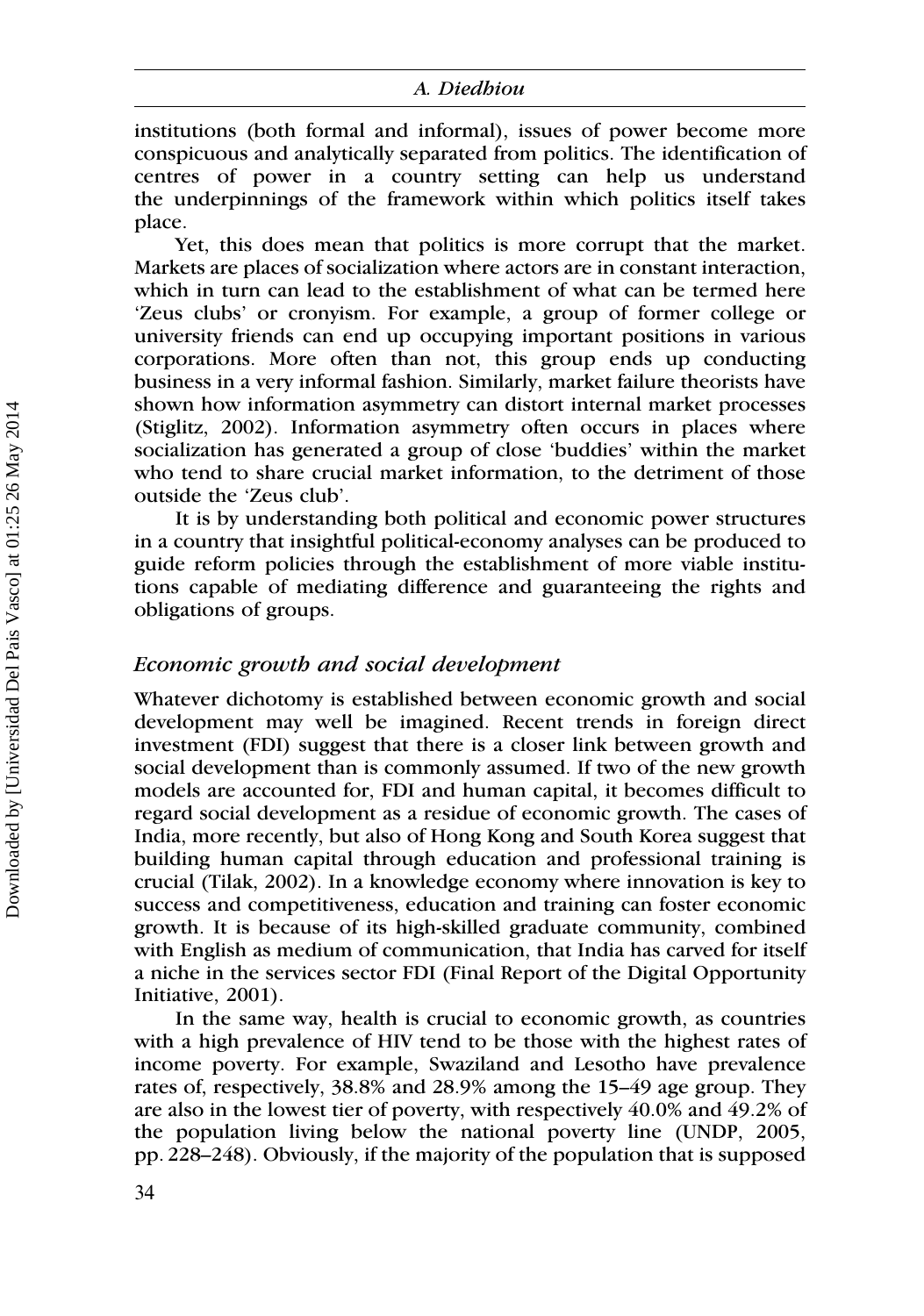to be economically active is sick, then productivity will suffer as a result. Yet, it is important to also see the relationship the other way round, since lack of adequate income can also lead to poor health in environments where free access to health is not guaranteed.

The conclusion at this point is that the concept of pro-poor growth is not an oxymoron. The problem here resides in the fact that the most pervasive form of interaction in poverty reduction methodologies is made up of interventions. The dominant mode of governance is hierarchical governance, as market methodologies dominate other approaches. Consequently, attempts by the market to intervene in the social and public spheres produce and reproduce unintended effects. Subsequently, poverty is unintentionally perpetuated through the very governance of poverty reduction processes. In a perfect mode of co-governance, there should be interpenetration of values from all involved entities. Otherwise, hope for greater convergence only rests on the acceptance by one or more of the entities to internalize the values of the dominant entity. Acceptance is important because governance is more effective when the rules of the game are almost generally accepted (Rosenau and Czempiel, 1992).

# Emerging trends in governance: the internalization of dominant values

In their current form, governance activities seem to be dominated by the market in the formulation of principles, while the state and society are left with the task of problem-solving and institutional care (Kooiman, 2003). This distribution of tasks also seems to be accepted by a growing number of governance actors, especially states in poor countries.

In other words, governance principles, and their underpinning neoliberal values, are beginning to be accepted, mainly as a result of greater and sustained interactions between the exponents of the current framework and states in reforming countries. While it appears that reforming states are compelled to apply the adopted framework through conditionality, the reality tells a completely different story. Some states have actually internalized the underlying values of the current framework through years of sustained intervention (Harrison, 2004).

It is worth pointing out here that during a process of sustained interaction between a diversity of actors or entities in a governance context, actors with more resources can end up imposing their values on other less resourceful parties, due to the fact that resources are imperative in effecting governance. Resources are actually part of the instruments deployed in governance processes. They can be hard (physical, financial) or soft (information, knowledge) instruments. In the present governance context, both hard and soft instruments have been deployed to facilitate acceptance.

Sustained interaction between parties in the current governance context has enabled greater information exchange and learning, which has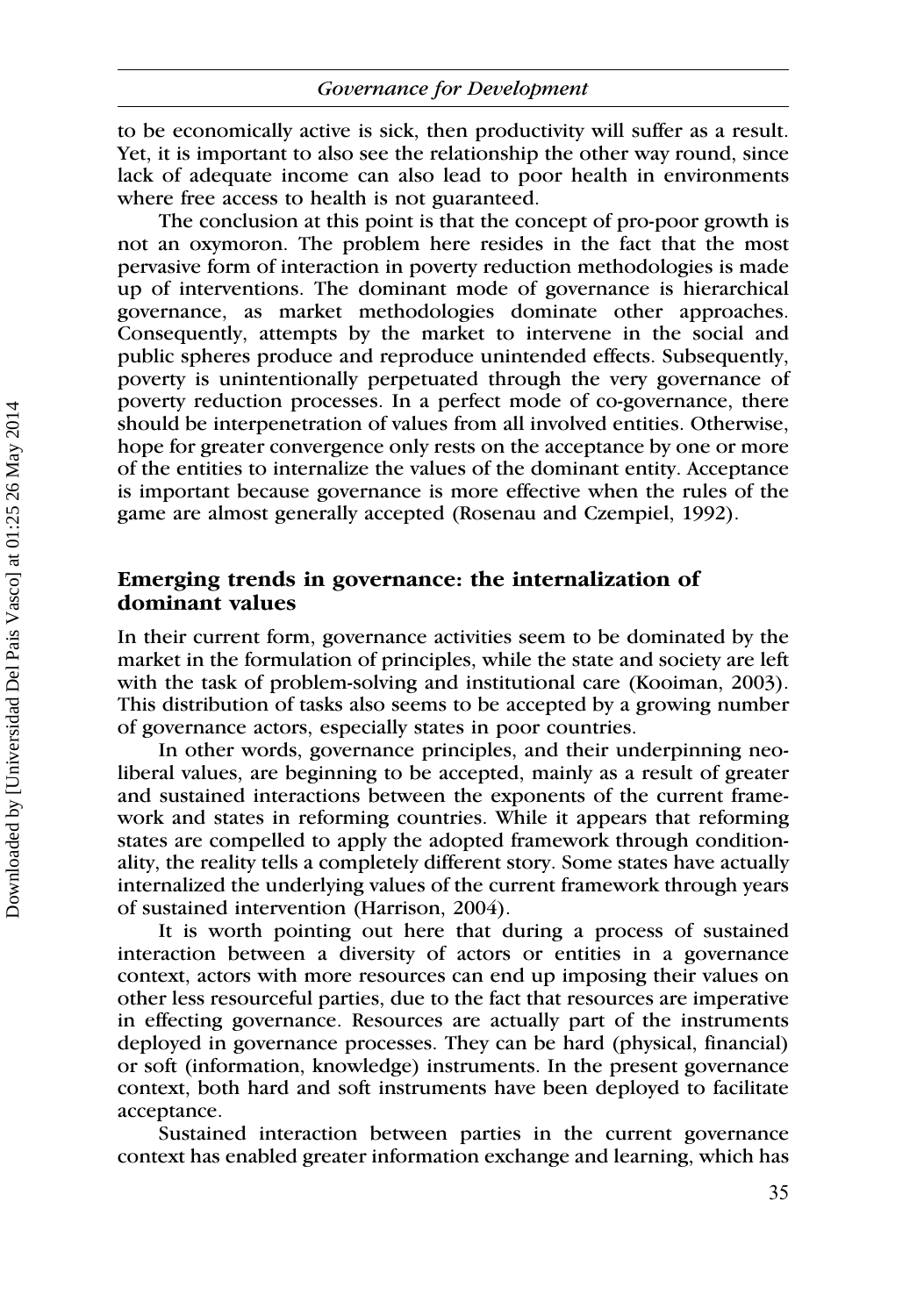#### A. Diedhiou

resulted in the acceptance and internalization of a specific set of values. It has also led to opening up new windows of opportunity (Booth, 2003) and new governance spaces (Harrison, 2004). New windows of opportunity have been created in the realm of institutional change mechanisms, as participation frameworks seem to have brought more actors into the governance context. New governance spaces have expanded traditional boundaries of sovereignty, allowing in the same vein a radical reconceptualization of the very concept of sovereignty.

## New governance spaces: transcending conflict

If traditional governance spaces have been characterized by the dichotomy between external and domestic actors, the current framework seems to have transcended such divisions. What was previously regarded as a conflictual relationship between diverse actors currently seems to belong to the realm of imaginings. New governance contexts are structurally diverse, made up of both external and domestic actors who seem to work towards the same goal. Increasingly, domestic actors cease to be looked upon as victims of incessant intervention. Instead they are considered as partners who are willing to adhere to the underlying principles of reform. This means that despite the persistence of conditionality, the latter is relegated to the background of governance contexts (Harrison, 2004). In this regard, a new form of governance has come to be characterized by a peculiar form of politics that is called 'post-conditionality politics' (ibid. p. 71).

Post-conditionality politics has two main features: ''the rise of Ministries of Finance as powerful producers of neo-liberal orthodoxy, and the rise of public service ministries as the executors of administrative reform programmes'' (Harrison, 2004, p. 87). As mentioned earlier, the instrument deployed at this level is mostly of the hard type (finance), as aid is central to post-conditionality politics. Hard instruments are used in tandem with soft instruments (discourse) to enable the internalization of dominant principles of governance. Thus, it is not surprising to find a proliferation of normative concepts such as participation, ownership, transparency, and accountability in the policy documents of reforming states. Importantly, technical assistance also brings actors into physical contact, with the presence of external technocrats in the everyday governance activities of reforming countries.

Harrison's identification of a cluster of countries that can be considered as 'governance states' contributes a great deal to the understanding of the new spaces within which governance activities take place. He argues that ''governance states constitute a clustering of actions and interpellations which render the notion of national sovereignty problematic'' (Harrison, 2004, p. 5). He points to fact that the newly emerging politics in what he calls 'governance states' is characterized by the predominance of issues emanating from greater external intervention. Within such a governance context, the structure of governance activities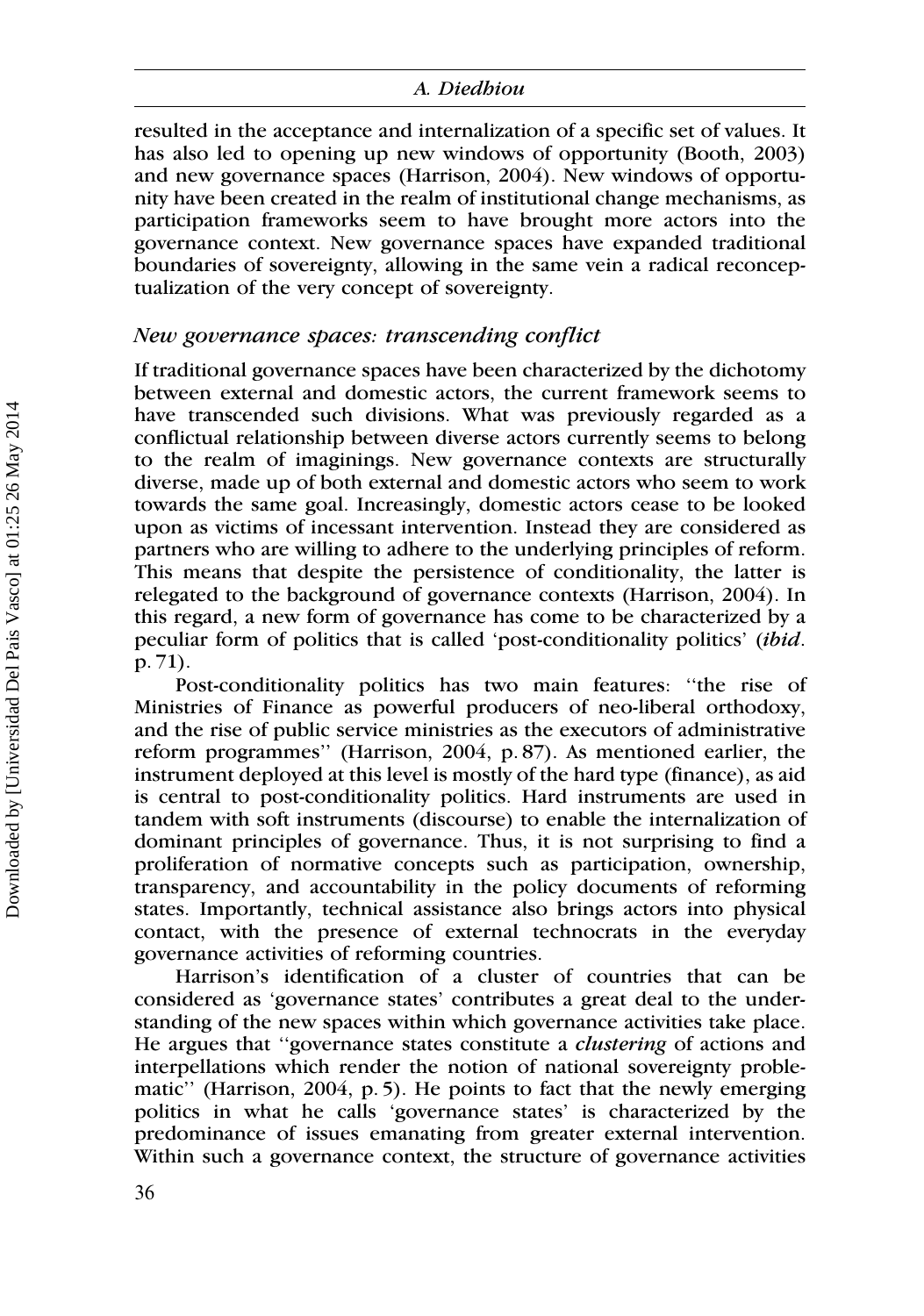becomes a space where the distinction between the external and the domestic is both conceptually and practically difficult to establish.

In light of all this, it becomes clear that governance, as a concept, is becoming more consistent with the reality of governance. It also becomes apparent that governance is dynamic and takes place within a context where a diverse set of actors are engaged in perpetual interaction, the effect of which leads to the emergence of new opportunities. Yet, each opportunity comes with its own problems that require a re-consideration and revision of old approaches. The current governance framework is one that breaks away from the realm of the strictly normative. It is increasingly narrowing the gap between the 'ought to be' and the reality.

# Conclusion

In the current state of affairs, governance activities in development are dominated by the values of one of the actors in the context. The domination of one set of values, however, is increasingly being accepted by other entities. If not as a result of *force majeure*, then it is the result of the constant interaction between actors in the context. A combination of interplay and intervention, as the dominant forms of interaction, has produced a governance context whereby the underlying principles are in constant mutation.

Increasingly, market values are co-existing alongside values of social development and social justice. The very diversity of actors in the context of governance for development has forced a redefinition of the contours of governance contexts within which governing activities take place. As interactions intensify, most actors start to internalize the most dominant values, which in turn leads to the gradual reduction of conflict.

From a conceptual point of view, it is also clear that the trend is moving toward the establishment of strong links between economic growth and social justice and/or social development. Instead of a causal relationship, the experience drawn from increased interaction shows that there is no dichotomous relationship between economic growth and social development. In fact, it is a mutually reinforcing relationship that makes prioritizing one over the other almost absurd. However, it is also clear that such a situation comes with its own problems, the resolution of which might well lead governance, both conceptually and empirically, to the adoption of new values. As a result, governance becomes the sum total of theoretical conceptualizations springing from the accumulated experience of actors in perpetual interaction.

#### References

Abrahamsen, R. (2000) Disciplining Democracy: Development Discourse and Good Governance in Africa, Zed Books, London and New York.

Becker, G.S. (1964) Human Capital: A Theoretical and Empirical Analysis, With a Special Reference to Education, Columbia University Press, New York and London.